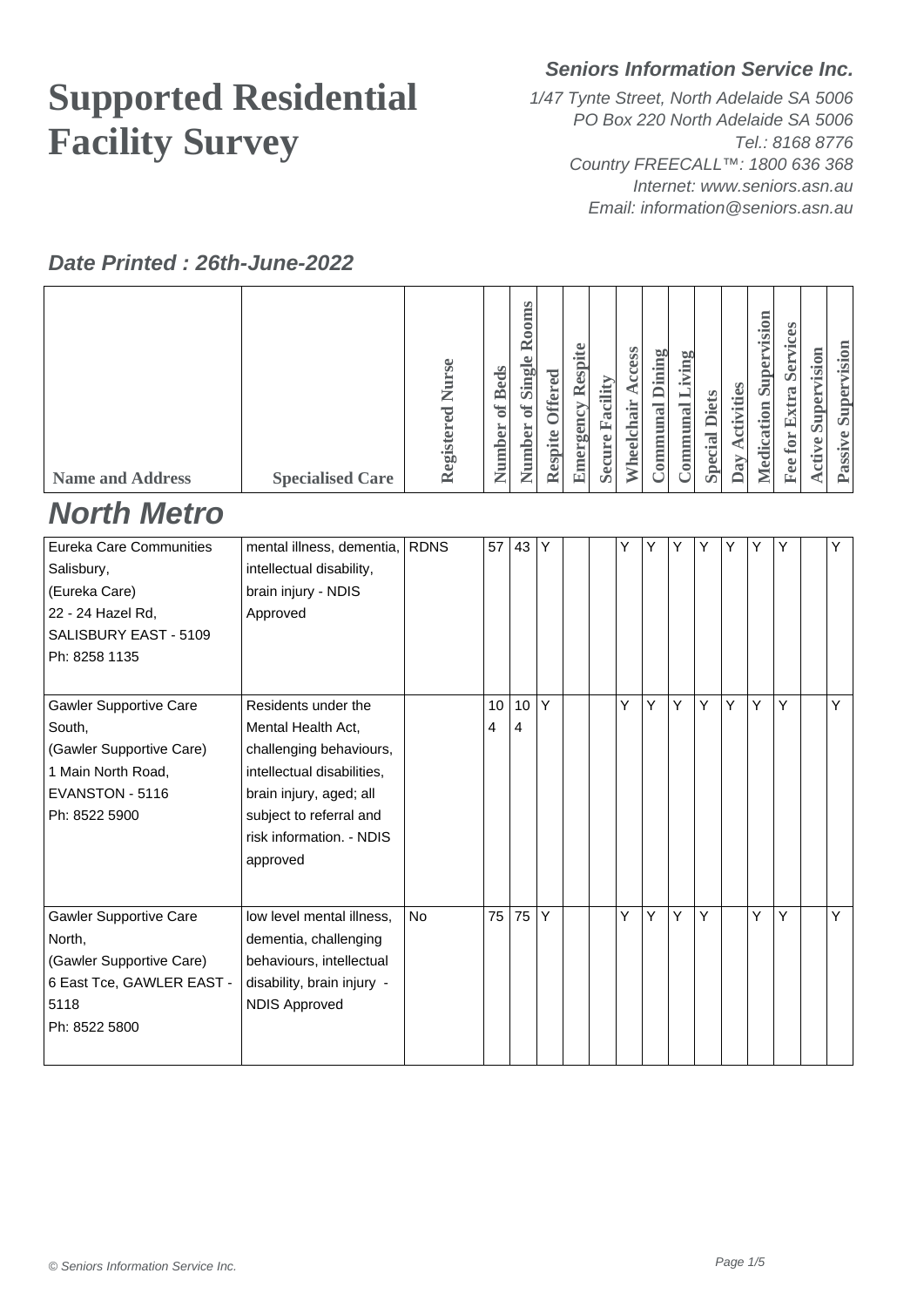### **South Metro**

| The OAKs on Byron,<br>(The Mighty OAK group)<br>16 Byron St, GLENELG -<br>5045<br>Ph: 8376 6566                                              | mental illness, dementia,<br>challenging behaviour,<br>intellectual disability,<br>brain injury, frail aged -<br><b>NDIS Approved</b>            | other<br>agencies                            | 12 <sup>°</sup> | 1  | Υ |   | Y | Y | Υ | Υ |   | Y |   |   | Y |
|----------------------------------------------------------------------------------------------------------------------------------------------|--------------------------------------------------------------------------------------------------------------------------------------------------|----------------------------------------------|-----------------|----|---|---|---|---|---|---|---|---|---|---|---|
| The OAKs on Sussex,<br>(The Mighty OAK group)<br>37-39 Sussex St, GLENELG -<br>5045<br>Ph: 8376 8253,                                        | mental illness, dementia,<br>challenging behaviour,<br>intellectual disability,<br>brain injury, frail aged -<br><b>NDIS Approved</b>            | <b>No</b>                                    | 26              | 12 | Y |   | Υ | Y | Y | Υ |   | Y |   |   | Y |
| Glenelg Supportive Care,<br>(The Mighty OAK group)<br>26 Byron St, GLENELG -<br>5045<br>Ph: 8295 2423                                        | mental illness, dementia,<br>challenging<br>behaviour, intellectual<br>disablility, brain injuriy,<br>frail aged - NDIS<br>Approved              | <b>RDNS</b>                                  | 40              | 1  | Υ |   | Y | Y | Y | Υ | Y | Y |   |   | Y |
| Ocean Grove Supportive Care<br>Brighton,<br>39 Beach Rd, BRIGHTON -<br>5048<br>Ph: 8358 2444                                                 | mental health, dementia,<br>challenging behaviour,<br>intellectual disability, frail<br>aged - NDIS Approved                                     | <b>RDNS</b><br>visits 3<br>l times a<br>day. | 44              | 4  | Y | Υ | Υ | Y | Y | Υ | Y | Y |   | Y | Y |
| Ocean Grove Supportive Care<br>on Sturt Road,<br>(Ocean Grove Supportive<br>Care)<br>48 Sturt Road, BRIGHTON -<br>5048<br>Ph: (08) 8377 0601 | mental illness, dementia,<br>challenging behaviour,<br>intellectual disability,<br>brain injury, frail aged.<br>NDIS registration in<br>progress | <b>RDNS</b><br>visiting<br>service           | 31              | 21 | Y |   | Υ | Υ | Υ | Υ |   | Y | Y |   | Υ |
| Kingswood Hostel,<br>26 Cambridge Tce,<br>KINGSWOOD - 5062<br>Ph: 8271 5341                                                                  | mental illness, NDIS<br>provider                                                                                                                 | No                                           | 27              | 13 |   |   | Y | Y | Y | Y | Υ | Y |   | Y |   |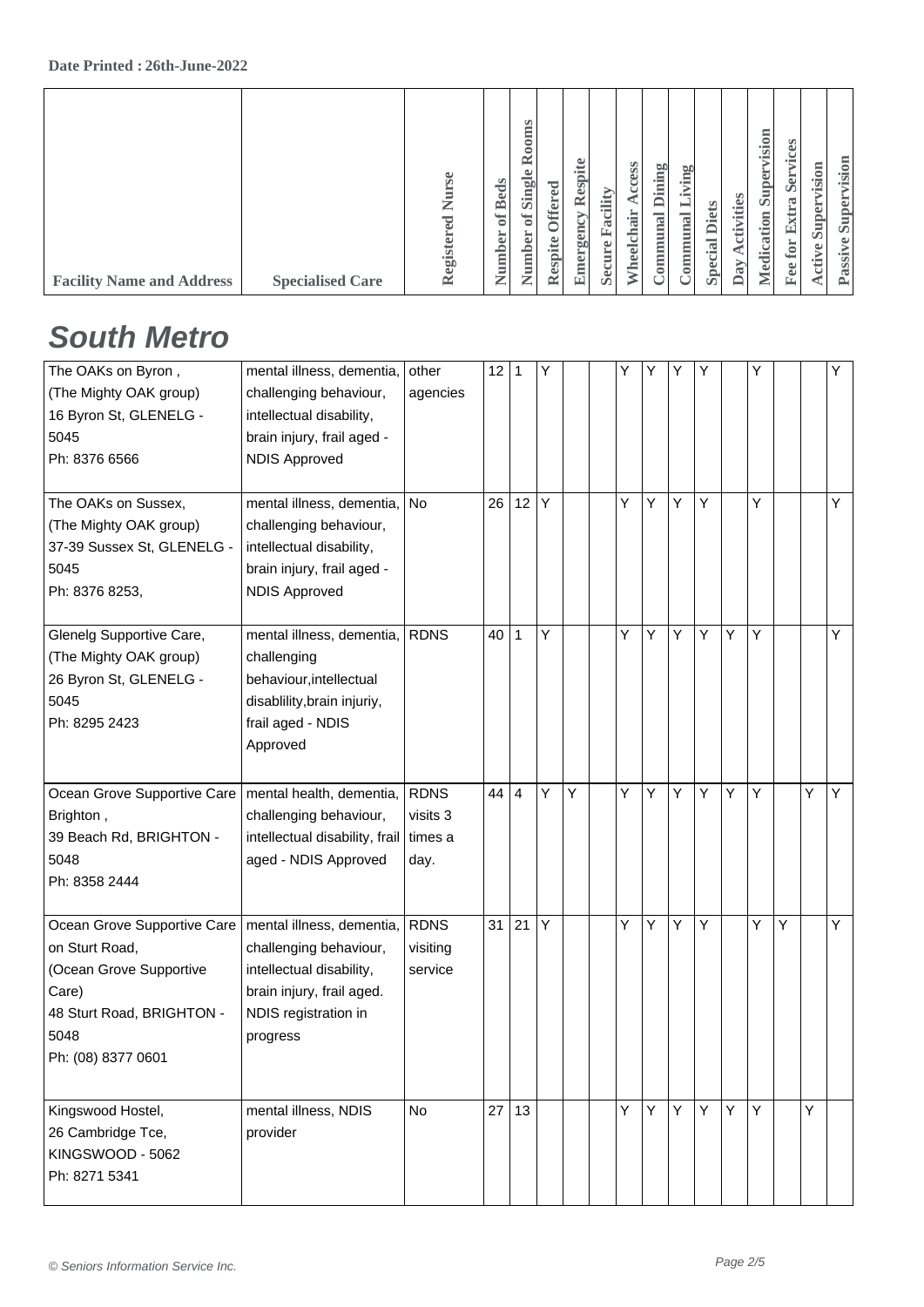|--|

### **East Metro**

| Rose Terrace Hostel ABN 96   | mental illness, dementia,  | <b>RDNS</b>   | 21 | 4              |   |   |   | Y | Y | Υ | Υ |   | Y | Υ |   | Y |
|------------------------------|----------------------------|---------------|----|----------------|---|---|---|---|---|---|---|---|---|---|---|---|
| 383 418 233.                 | challenging behaviour,     |               |    |                |   |   |   |   |   |   |   |   |   |   |   |   |
| (The Trustee for The M       | intellectual disability,   |               |    |                |   |   |   |   |   |   |   |   |   |   |   |   |
| Daniels Family Trust)        | brain injury - NDIS        |               |    |                |   |   |   |   |   |   |   |   |   |   |   |   |
| 102 Rose Tce, WAYVILLE -     | Approved                   |               |    |                |   |   |   |   |   |   |   |   |   |   |   |   |
| 5034                         |                            |               |    |                |   |   |   |   |   |   |   |   |   |   |   |   |
| Ph: 8272 1182                |                            |               |    |                |   |   |   |   |   |   |   |   |   |   |   |   |
|                              |                            |               |    |                |   |   |   |   |   |   |   |   |   |   |   |   |
| Aldridge Court Supported     | Mental illness, brain      | <b>RDNS</b>   | 12 | 12             |   |   |   | Υ | Υ | Υ | Υ | Y | Υ | Y |   | Y |
| Residential Facility,        | injury, intellectual       |               |    |                |   |   |   |   |   |   |   |   |   |   |   |   |
| (SA Support Service Inc.)    | disability (including      |               |    |                |   |   |   |   |   |   |   |   |   |   |   |   |
| 109 - 111 Young St,          | challenging behaviour) -   |               |    |                |   |   |   |   |   |   |   |   |   |   |   |   |
| PARKSIDE - 5063              | <b>NDIS Approved</b>       |               |    |                |   |   |   |   |   |   |   |   |   |   |   |   |
| Ph: 8373 4401; 0448 844 561  |                            |               |    |                |   |   |   |   |   |   |   |   |   |   |   |   |
|                              |                            |               |    |                |   |   |   |   |   |   |   |   |   |   |   |   |
| Ocean Grove Supportive Care  | mental illness,            | nurse from    | 40 | 28             | Y |   |   | Y | Y | Y | Y | Y | Y |   |   | Y |
| at Myrtle Bank,              | challenging behaviour,     | <b>RDNS</b>   |    |                |   |   |   |   |   |   |   |   |   |   |   |   |
| 494 Fullarton Rd, MYRTLE     | intellectual disability,   |               |    |                |   |   |   |   |   |   |   |   |   |   |   |   |
| <b>BANK - 5064</b>           | brain injury - NDIS        |               |    |                |   |   |   |   |   |   |   |   |   |   |   |   |
| Ph: 8338 2350 (tel. and fax) | Approved                   |               |    |                |   |   |   |   |   |   |   |   |   |   |   |   |
|                              |                            |               |    |                |   |   |   |   |   |   |   |   |   |   |   |   |
| Magill Lodge Supported       | mental illness, dementia,  | RDNS and      | 35 | 25             | Y | Y | Y | Υ | Y | Y | Y | Y | Y |   | Υ |   |
| Residential Care Pty Ltd,    | challenging behaviour,     | other         |    |                |   |   |   |   |   |   |   |   |   |   |   |   |
| 524 Magill Rd, MAGILL - 5072 | intellectual disability,   | agencies      |    |                |   |   |   |   |   |   |   |   |   |   |   |   |
|                              | brain injury, frail aged - | used          |    |                |   |   |   |   |   |   |   |   |   |   |   |   |
| Ph: 8332 9335                | <b>NDIS Approved</b>       |               |    |                |   |   |   |   |   |   |   |   |   |   |   |   |
|                              |                            |               |    |                |   |   |   |   |   |   |   |   |   |   |   |   |
| Prospect Community Village,  | mental illness,            | <b>SRFHAT</b> | 30 | $\overline{c}$ | Υ |   |   |   | Υ | Υ | Υ | Υ | Υ |   |   | Υ |
| (MGB Residential Care Pty    | challenging behaviour,     | Agency        |    |                |   |   |   |   |   |   |   |   |   |   |   |   |
| Ltd                          | intellectual disability -  |               |    |                |   |   |   |   |   |   |   |   |   |   |   |   |
| 4 - 6 Dean St, PROSPECT -    | <b>NDIS Approved</b>       |               |    |                |   |   |   |   |   |   |   |   |   |   |   |   |
| 5082                         |                            |               |    |                |   |   |   |   |   |   |   |   |   |   |   |   |
| Ph: 8269 4114                |                            |               |    |                |   |   |   |   |   |   |   |   |   |   |   |   |
|                              |                            |               |    |                |   |   |   |   |   |   |   |   |   |   |   |   |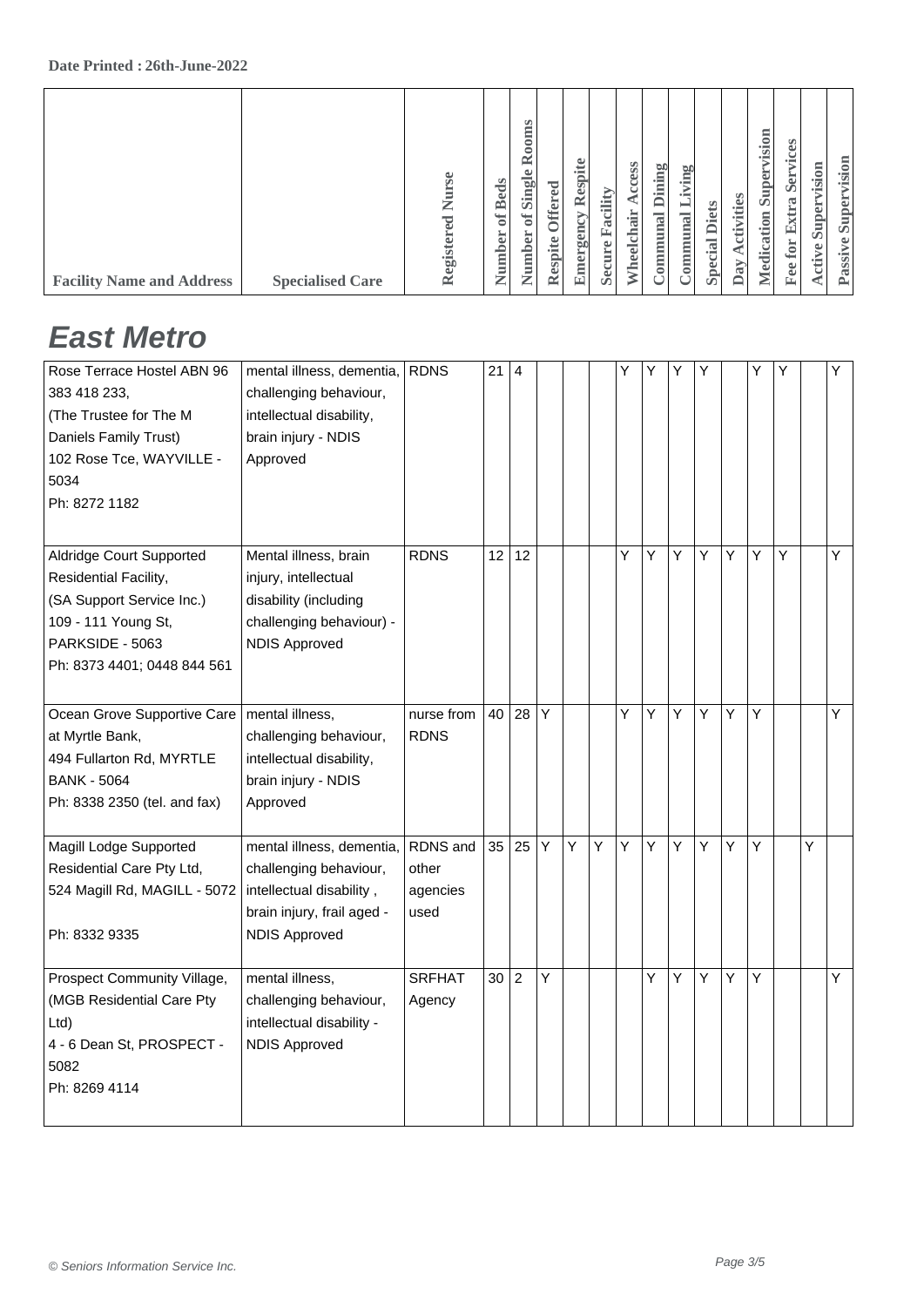| <b>Facility Name and Address</b> | <b>Specialised Care</b> | Se<br>Ź<br>${\tt e}$ d<br>egister<br>$\cong$ | <b>Beds</b><br>$\sigma$<br>Number | Rooms<br>of Single<br>Number | <b>Offered</b><br>Respite | Respite<br>Emergency | Facility<br>Secure | Access<br>Wheelchair | Dining<br>communal | dving<br>⊨<br>ommunal | <b>Diets</b><br>Special | ctivities<br>∢<br>Day | Supervision<br>Medication | ices<br><b>Ser</b><br>Extra<br>$\mathbf{f}$ or<br>Fee | vision<br>Super<br>Active | Supervision<br>Passive |
|----------------------------------|-------------------------|----------------------------------------------|-----------------------------------|------------------------------|---------------------------|----------------------|--------------------|----------------------|--------------------|-----------------------|-------------------------|-----------------------|---------------------------|-------------------------------------------------------|---------------------------|------------------------|
|                                  |                         |                                              |                                   |                              |                           |                      |                    |                      |                    |                       |                         |                       |                           |                                                       |                           |                        |

#### **West Metro**

| mental illness,            | <b>RDNS</b>                                                                                                             | 34 | 34               | Y              |   | Y | Υ | Υ | Υ |   | Υ | Y | Y |
|----------------------------|-------------------------------------------------------------------------------------------------------------------------|----|------------------|----------------|---|---|---|---|---|---|---|---|---|
| challenging behaviours,    | nurse visits                                                                                                            |    |                  |                |   |   |   |   |   |   |   |   |   |
| intellectual disabilities, | as required                                                                                                             |    |                  |                |   |   |   |   |   |   |   |   |   |
| brain injuries - NDIS      |                                                                                                                         |    |                  |                |   |   |   |   |   |   |   |   |   |
| Approved                   |                                                                                                                         |    |                  |                |   |   |   |   |   |   |   |   |   |
|                            |                                                                                                                         |    |                  |                |   |   |   |   |   |   |   |   |   |
| Residents with brain       | <b>RDNS</b>                                                                                                             | 33 | 33               | Y              |   |   | Υ | Υ | Υ | Υ | Y | Υ | Υ |
| injury, intellectual       | visiting                                                                                                                |    |                  |                |   |   |   |   |   |   |   |   |   |
| disabilities, under Mental | service                                                                                                                 |    |                  |                |   |   |   |   |   |   |   |   |   |
| Health Act. with           |                                                                                                                         |    |                  |                |   |   |   |   |   |   |   |   |   |
| challenging behaviours.    |                                                                                                                         |    |                  |                |   |   |   |   |   |   |   |   |   |
| - NDIS approved            |                                                                                                                         |    |                  |                |   |   |   |   |   |   |   |   |   |
|                            |                                                                                                                         |    |                  |                |   |   |   |   |   |   |   |   |   |
| mental illness,            | <b>No</b>                                                                                                               | 30 | 14               | Y              |   |   | Y | Υ | Υ |   | Y |   | Υ |
| intellectual disability,   |                                                                                                                         |    |                  |                |   |   |   |   |   |   |   |   |   |
| brain injuries - NDIS      |                                                                                                                         |    |                  |                |   |   |   |   |   |   |   |   |   |
| Approved                   |                                                                                                                         |    |                  |                |   |   |   |   |   |   |   |   |   |
|                            |                                                                                                                         |    |                  |                |   |   |   |   |   |   |   |   |   |
|                            |                                                                                                                         |    |                  |                |   |   |   |   |   |   |   |   |   |
| mental illness,            | RDNS;                                                                                                                   | 52 | 20               | Y              |   |   | Y | Υ | Υ | Y | Y |   | Y |
| intellectual disability,   | Other                                                                                                                   |    |                  |                |   |   |   |   |   |   |   |   |   |
| brain injury - NDIS        | Agency                                                                                                                  |    |                  |                |   |   |   |   |   |   |   |   |   |
| Approved                   |                                                                                                                         |    |                  |                |   |   |   |   |   |   |   |   |   |
|                            |                                                                                                                         |    |                  |                |   |   |   |   |   |   |   |   |   |
|                            |                                                                                                                         |    |                  |                |   |   |   |   |   |   |   |   | Υ |
|                            |                                                                                                                         |    |                  |                |   |   |   |   |   |   |   |   |   |
|                            |                                                                                                                         |    |                  |                |   |   |   |   |   |   |   |   |   |
|                            |                                                                                                                         |    |                  |                |   |   |   |   |   |   |   |   |   |
| mental illness, dementia,  | <b>RDNS</b>                                                                                                             | 22 | $\boldsymbol{2}$ | Y              |   | Y | Y | Y | Υ | Υ | Y |   | Y |
|                            |                                                                                                                         |    |                  |                |   |   |   |   |   |   |   |   |   |
| intellectual disability,   |                                                                                                                         |    |                  |                |   |   |   |   |   |   |   |   |   |
| brain injury, frail aged - |                                                                                                                         |    |                  |                |   |   |   |   |   |   |   |   |   |
| <b>NDIS Approved</b>       |                                                                                                                         |    |                  |                |   |   |   |   |   |   |   |   |   |
|                            |                                                                                                                         |    |                  |                |   |   |   |   |   |   |   |   |   |
|                            | mental health,<br>challenging behaviour,<br>intellectual disability -<br><b>NDIS Approved</b><br>challenging behaviour, |    | 33               | $\overline{4}$ | Y |   |   | Y | Υ | Υ | Y | Y |   |